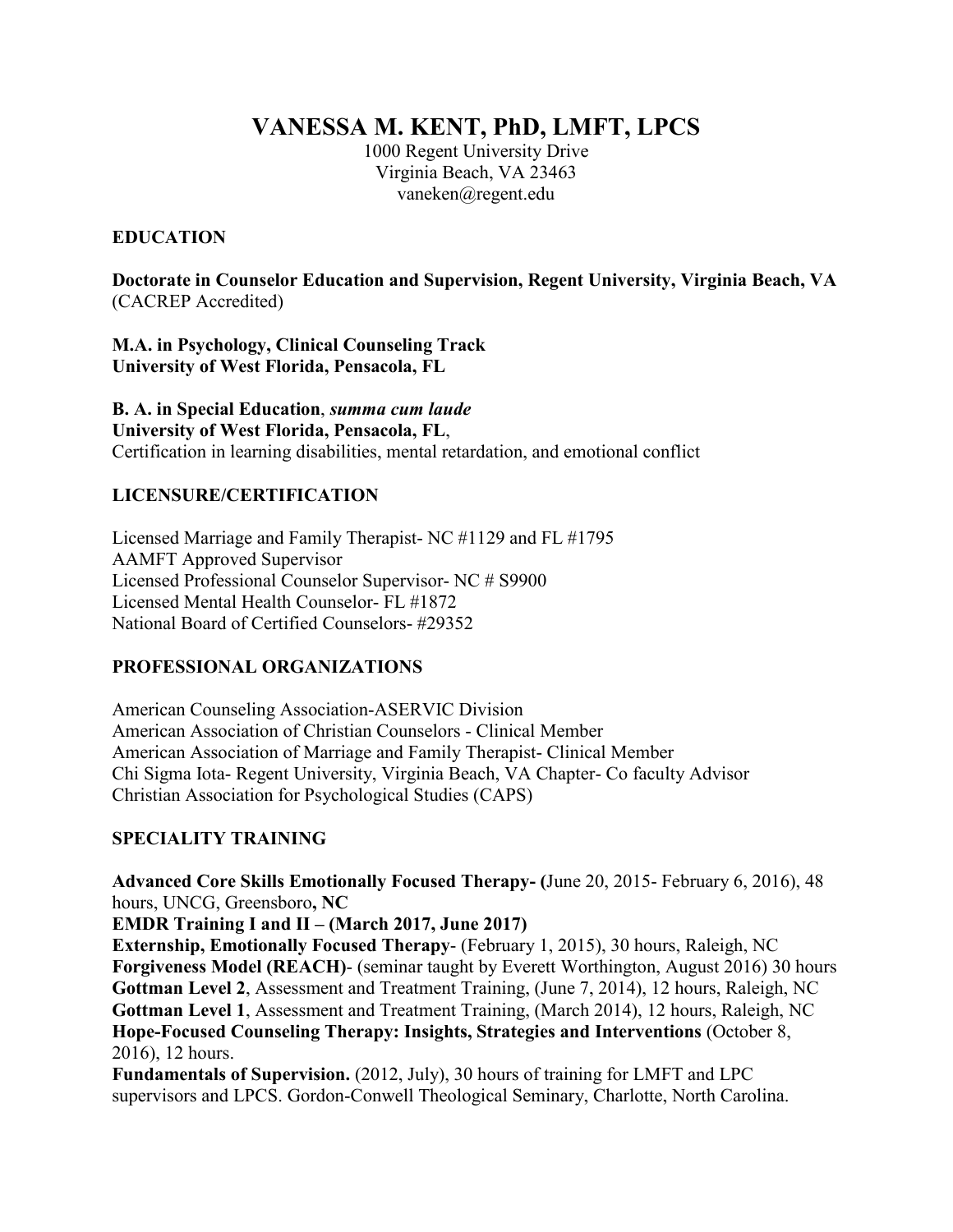interventions for pediatric neurosensory, attachment and trauma issues. Texas Christian **Trust-Based Relational Intervention**. (2011, September). 32.5 hours neuropsychological University, Fort Worth, TX.

### **RESEARCH GRANTS AWARDED**

**Co-Investigator 2018-present.** Grant given to Jennifer Ripley, Everett Worthington, and Vanessa Kent by Templeton Foundation, researching spiritually integrated couples counseling as part of Big Data research on spiritually integrated counseling through BYU. \$142,380.

### **PROFESSIONAL PAPERS AND PRESENTATIONS**

- **Kent, V., Runyan, H., Savinsky, D., & Knight, J. (In press).** Mentoring Doctoral Student Mothers in Counselor Education: A Phenomenological Study. *The Professional Counselor.*
- **Kent, V.,** Ripley, J. ,Worthington, E, & Loewer, E. (2020, March 19). What are spirituallyintegrated therapists doing with couples in the counseling session? Poster presentation at Bridges Capstone Conference on spiritually integrated psychotherapies, Durham, North Carolina.
- Loewer, E., Ripley, J., **Kent, V.,** ,Worthington, E., Urh, N., Leslie, S., & Stokes, E. (2020, March19). Couples who present for spiritually integrated couple therapy: Who are they and what do you they look like at intake? Poster presentation at Bridges Capstone Conference on spiritually integrated psychotherapies, Durham, North Carolina.
- Ripley, J. S, Worthington, E. L., Jr., Loewer, E., **Kent, V**., & Chen, J. (2020, March). Spiritually integrated couple therapy: Results of the Bridges project. Project Bridges Conference, Durham, NC.
- Mothers in Counselor Education: A Phenomenological Study (Doctoral **Kent, V., Runyan, H., Savinsky, D., & Knight, J. (2018).** Mentoring Doctoral Student dissertation). Available from ProQuest Dissertations and Theses database.
- Newmeyer, M, Keyes, B., Palmer, K., **Kent, V**., Spong, S., Stephens, F., & Troy, M. (2016). Spirituality and religion as mitigating factors in compassion fatigue among trauma therapists in Romania. *Journal of Psychology & Theology*, 44 (2), 142-151.
- Kent, V. (2019, May; July). MEND: training lay leaders in working with sexual assault*.*  Presentation at Hope Community Church, Raleigh, NC.
- Kent, V. (2014, March). *Are you listening dear-using empathic dialogue*. Presentation as part of Lifecare Counseling and Coaching Open House Series, Raleigh, NC.
- Kent, V. (2012, April). *Boundaries in Marriage*. Presentation for Marriage Matters at Hope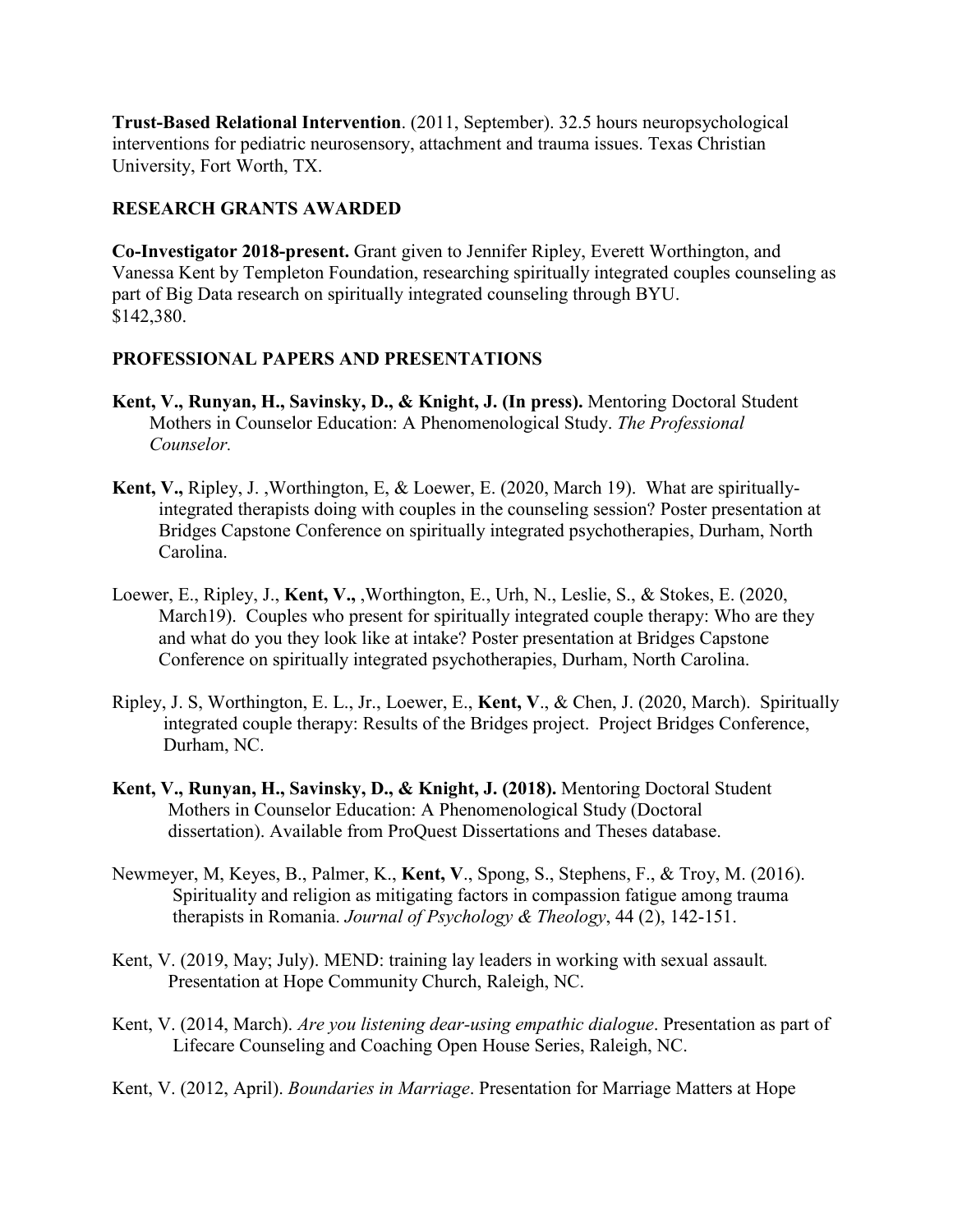Community Church, Raleigh, NC.

Kent, V. (2012, November). *Conflict Resolution*. Presentation for Marriage Matters at Hope Community Church, Raleigh, NC.

#### **AWARDS/HONORS**

- **2014-18 Chi Sigma Iota Honor Society** Regent University, Virginia Beach
- **6/92 Recipient of Above and Beyond Award** for work with children needing mental health services in Escambia County
- **5/81 Outstanding Student in Special Education Department** University of West Florida

**1980-81 Past President of Kappa Delta Pi**- University of West Florida Chapter

#### **TEACHING EXPERIENCE**

#### $7/2019-$  **present Counseling, Regent University, Virginia Beach, VA**  7/2019- **ASSISTANT PROFESSOR**- **Counseling Department**, **School of Psychology and**

 2015-18 **Teaching Assistant in Master's and Doctoral Programs, School of Psychology and Counseling, Regent University, Virginia Beach, VA**  CES 618 *Qualitative Research-* Doctoral level course, spring 2018 CES 715 *Multivariate Analysis*- Doctoral level course, spring 2017 *Masters Residencies*- spring 2016, 2017, 2018 COUN 595 *Internship in CMHC-* Masters level supervision, fall 2017, spring 2018 COUN 523 *Practicum & Adv. Skills*- Masters level triadic supervision, summer 2016 COUN 554 *Group Counseling Skills- Masters level course,* spring 2018 COUN 545 Concepts of *Family Systems-* Masters level course, fall 2017, spring 2018 COUN 521 *Counseling Skills & Techniques*- spring 2016, spring 2017 COUN 548 *Theories of Human Sexuality*- Masters level course, summer 2017 COUN 514 *Counseling Children and Adolescents-*Masters level course, spring 2016, fall 2016, spring 2017

2010-11 **Psychology Teacher and School Consultant Grace Christian School, Raleigh, NC** 

*Introduction to psychology*  Provided teacher in-service on mental health issues and counseling services to students.

# 2004-05 **Adjunct Instructor Pensacola State College**

**Behavioral Sciences Department, Pensacola, Fl** 

Courses: *General Psychology* & *Human Growth and Development* 

RESPONSIBILITIES-Prepare syllabus, lecture materials, and project descriptions for semester courses in; assess progress, assign grades, and all the other duties required to instruct freshman/sophomore students.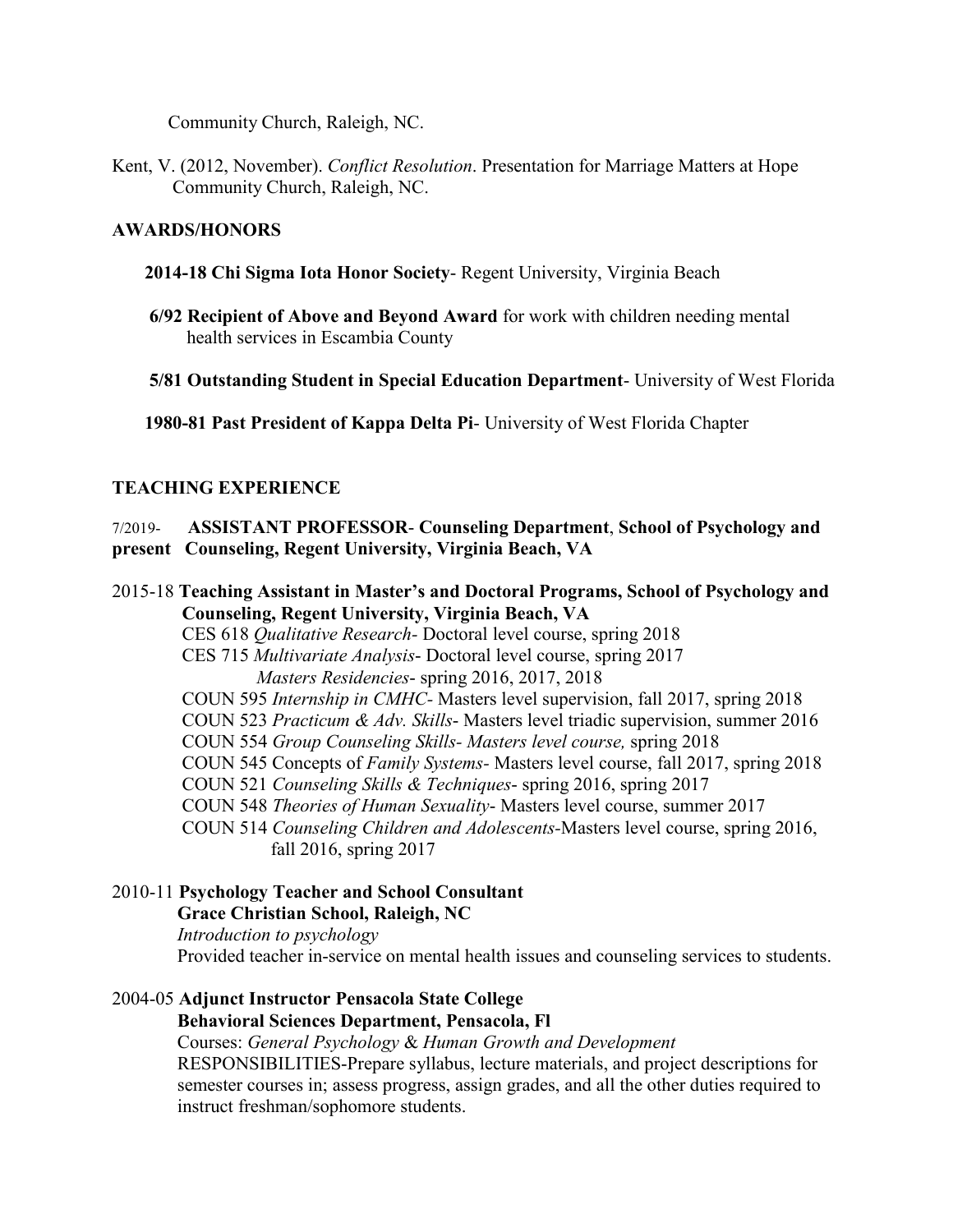#### 1984-85 **Teaching Assistant**

#### **University of West Florida, Psychology Department, Pensacola, Fl**

*Individual Intelligence Assessmen*t-worked with clinical psychologist scoring testing *Experimental Psychology*- worked with research psychologist assisting with teaching, preparing laboratories and grading student work.

#### 1981 -84 **Varying Exceptionalities Teacher/Department Chairman Carver Middle School, Century, FL**

RESPONSIBILITIES-Developed and implemented a pilot project curriculum for varying exceptionalities, provided instruction to 6th through 8th grade in areas of mentally handicapped, emotionally challenged, and giftedness.

#### **CLINICAL SUPERVISORY EXPERIENCE**

- **1/18-5/18 Off-Site Supervisor** for practicum student in the Doctoral program at Regent University**.**
- **5/16-8/16 Triadic Supervisor at Regent University** for practicum students in the Masters counseling program.

#### $8/10-$ **8/10- Licensed Professional Counselor Supervisor**

- presen**t** Provide weekly individual supervision to LPCA's working toward licensure in NC. Received **LPCS**- 2/13
- $1/00-$ **1/00- Marriage and Family Therapist Supervisor/AAMFT Supervisor**
- present Provide weekly individual and group supervision to registered counselor associates and interns/practicum students. Received **AAMFT Supervisor** status- 6/16.

#### **CLINICAL PROFESSIONAL EXPERIENCE**

 $8/10-$ 8/10- **Clinical Director, Lifecare Counseling and Coaching-** Raleigh**, NC** 

#### present **Private Practice Marriage and Family Therapist**

RESPONSIBILITIES: Providing psychotherapy with individuals, couples, families and children for approximately 20 hours per week. Lead monthly peer supervision group for case presentations and training/staff development activities. Areas of interest include adoption and attachment issues, ADHD evaluations and treatment, women's issues-including sexual abuse/trauma/domestic violence, depression and anxiety disorders, co-dependency, couples therapy, pre-marital counseling, and divorce recovery. Co-lead shame resilience group for women.

#### **1/97-7/03 Clinic Director/Outpatient Therapist**- **Meier/New Life Clinics**, **Pensacola, FL**

RESPONSIBILITIES – Managed and supervised a local outpatient clinic as part of a national organization of outpatient and partial hospitalization services. Duties included supervising licensed and unlicensed therapists in the practice, overseeing the daily operations and financial obligations of the clinic; oversight of the marketing, public relations and community outreach activities.